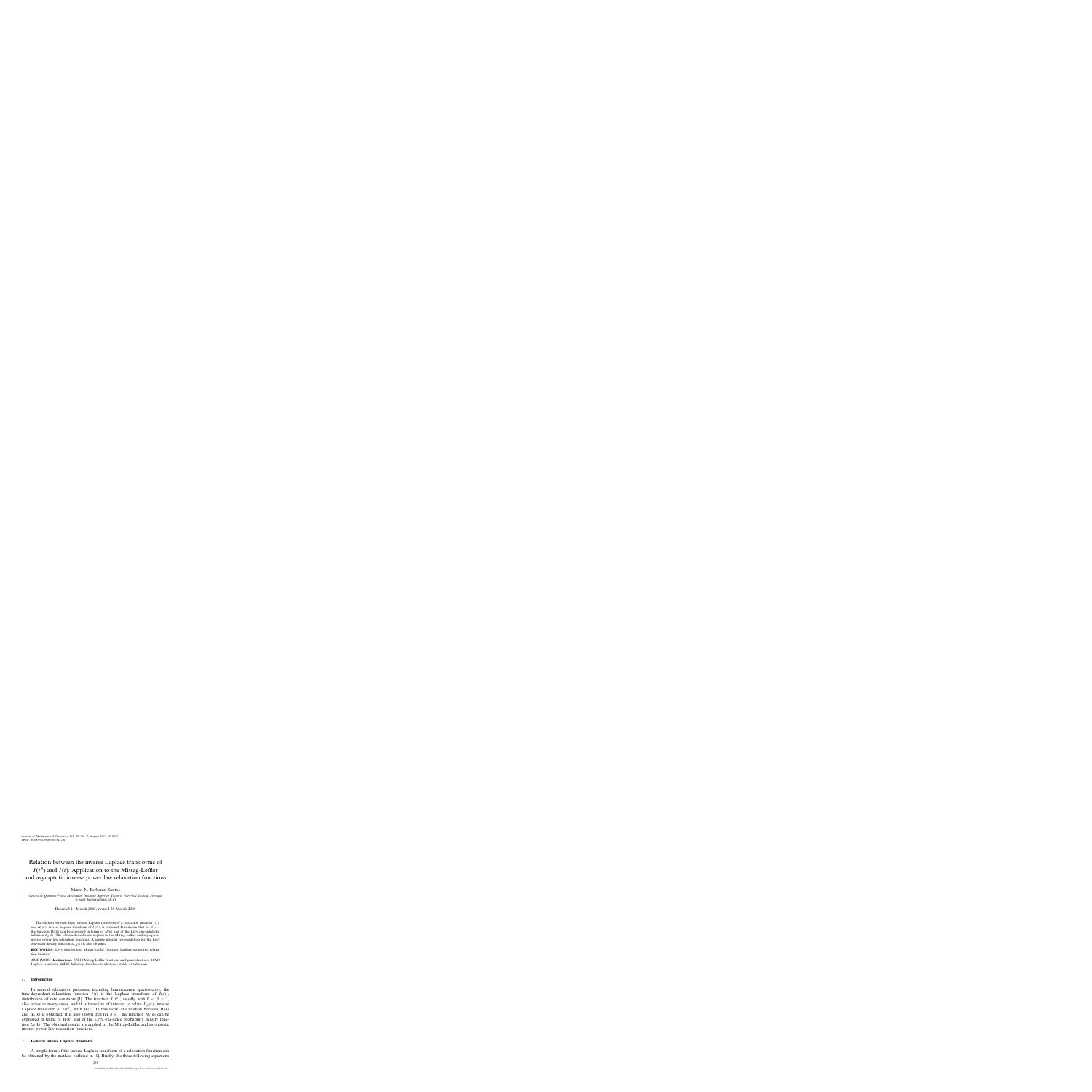266 *M.N. Berberan-Santos / Relation between the inverse Laplace transforms of I(t*<sup>β</sup> *) and I(t)*

can be used for the direct inversion of a function  $I(t)$  to obtain its inverse  $H(k)$ ,

$$
H(k) = \frac{e^{ck}}{\pi} \int_0^\infty [Re[I(c+i\omega)]\cos(k\omega) - Im[I(c+i\omega)]\sin(k\omega)]d\omega, \qquad (1)
$$

$$
H(k) = \frac{2e^{ck}}{\pi} \int_0^\infty Re[I(c+i\omega)]\cos(k\omega)d\omega \quad k > 0,
$$
 (2)

$$
H(k) = -\frac{2e^{ck}}{\pi} \int_0^\infty \text{Im}[I(c+i\omega)]\sin(k\omega)d\omega \quad k > 0,
$$
 (3)

where c is a real number larger than  $c_0$ ,  $c_0$  being such that  $I(z)$  has some form of singularity on the line  $Re(z) = c_0$  but is analytic in the complex plane to the right of that line, i.e., for  $Re(z) > c_0$ .

The relaxation function  $I(t)$  is given by

$$
I(t) = \int_0^\infty e^{-kt} H(k) dk,
$$
\n(4)

hence

$$
I(t^{\beta}) = \int_0^{\infty} e^{-kt^{\beta}} H(k) \mathrm{d}k,\tag{5}
$$

but one also has

$$
I(t^{\beta}) = \int_0^{\infty} e^{-kt} H_{\beta}(k) dk.
$$
 (6)

The objective is to relate  $H_\beta(k)$  with  $H(k)$ . For this purpose, and assuming that  $I(t^{\beta})$  has no singularities for non-negative values of the argument, application of equations (2), and (4–6) with  $c = 0$ , yields directly the sought-for relation

$$
H_{\beta}(k) = \frac{2}{\pi} \int_0^{\infty} \int_0^{\infty} e^{-u\omega^{\beta} \cos(\beta \pi/2)} \cos\left[u\omega^{\beta} \sin(\beta \pi/2)\right] H(u) \cos(k\omega) du d\omega \quad k > 0.
$$
\n(7)

Equations (1) and (3) lead to analogous relations, respectively,

$$
H_{\beta}(k) = \frac{1}{\pi} \int_0^{\infty} \int_0^{\infty} e^{-u\omega^{\beta} \cos(\beta \pi/2)} \left\{ \cos\left[u\omega^{\beta} \sin(\beta \pi/2)\right] \cos(k\omega) + \sin\left[u\omega^{\beta} \sin(\beta \pi/2)\right] \sin(k\omega) \right\} H(u) du d\omega, \tag{8}
$$

$$
H_{\beta}(k) = \frac{2}{\pi} \int_0^{\infty} \int_0^{\infty} e^{-u\omega^{\beta} \cos(\beta \pi/2)} \sin\left[u\omega^{\beta} \sin(\beta \pi/2)\right] H(u) \sin(k\omega) du d\omega \quad k > 0.
$$
\n(9)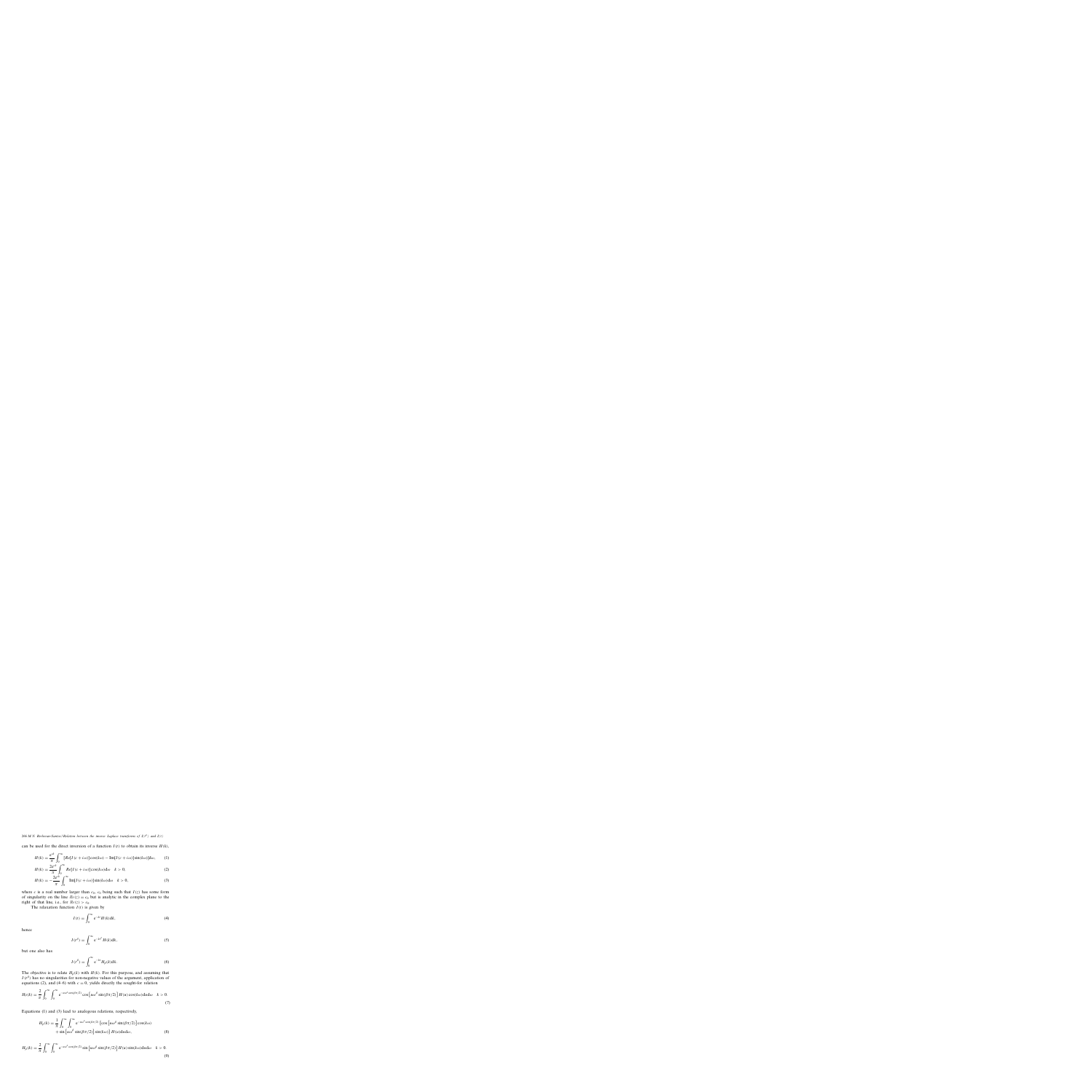### **3.** Inverse Laplace transform for  $\beta \leq 1$

For  $I(t) = \exp(-t)$ , one has  $H(k) = \delta(k-1)$ , and it follows from equation (7) that the inverse Laplace transform of  $\exp(-t^{\beta})(0 < \beta \le 1)$  can be written as [1]

$$
H_{\beta}(k) = L_{\beta}(k) = \frac{2}{\pi} \int_0^{\infty} e^{-\omega^{\beta} \cos(\beta \pi/2)} \cos \left[\omega^{\beta} \sin(\beta \pi/2)\right] \cos(k\omega) d\omega \quad k > 0.
$$
\n(10)

This function is the one-sided (asymmetric) Lévy probability density function  $L_{\beta}(k)$ . Using equation (10) and reversing the order of integration in equation (7), the inverse Laplace transform of  $I(t^{\beta})$  is obtained as

$$
H_{\beta}(k) = \int_0^{\infty} u^{-1/\beta} L_{\beta}(u^{-1/\beta}k) H(u) \mathrm{d}u \qquad 0 < \beta \leq 1,\tag{11}
$$

which is a special case of equation (7) for  $0 < \beta \leq 1$ . A different derivation of equation (11) is given by Uchaikin and Zolotarev [2]. For  $\beta = 1$ , equation (11) gives of course  $H(k)$ , as  $L_1(k) = \delta (k-1)$ .

If  $I(t) = \exp(-t^{\alpha})$ , then  $I(t^{\beta}) = \exp(-t^{\alpha \beta})$ , and equation (11) becomes

$$
L_{\alpha\beta}(k) = \int_0^\infty u^{-1/\beta} L_\beta(u^{-1/\beta} k) L_\alpha(u) \mathrm{d}u,\tag{12}
$$

that can be rewritten either as

$$
L_{\beta}(k) = \int_0^\infty u^{-1/\alpha} L_{\alpha}(u^{-1/\alpha}k) L_{\beta/\alpha}(u) du \quad \beta \leq \alpha \leq 1 \tag{13}
$$

or as

$$
L_{\beta}(k) = \int_0^{\infty} u^{-\alpha/\beta} L_{\alpha/\beta}(u^{-\alpha/\beta}k) L_{\alpha}(u) du \qquad \alpha \leq \beta \leq 1,
$$
 (14)

where  $\alpha$  and  $\beta$  no longer refer to the  $I(t)$  given immediately before equation (12). For  $\alpha = 1/2$ , equation (13) becomes

$$
L_{\beta}(k) = \int_0^{\infty} u^{-2} L_{1/2}(u^{-2}k) L_{2\beta}(u) \mathrm{d}u = \frac{k^{-3/2}}{2\sqrt{\pi}} \int_0^{\infty} u e^{-u^2/4k} L_{2\beta}(u) \mathrm{d}u \quad \beta \leq \frac{1}{2},\tag{15}
$$

hence, for instance, a simple integral representation for  $L_{1/4}(k)$  is obtained,

$$
L_{1/4}(k) = \frac{k^{-3/2}}{4\pi} \int_0^\infty u^{-1/2} e^{-1/4(1/u + u^2/k)} du.
$$
 (16)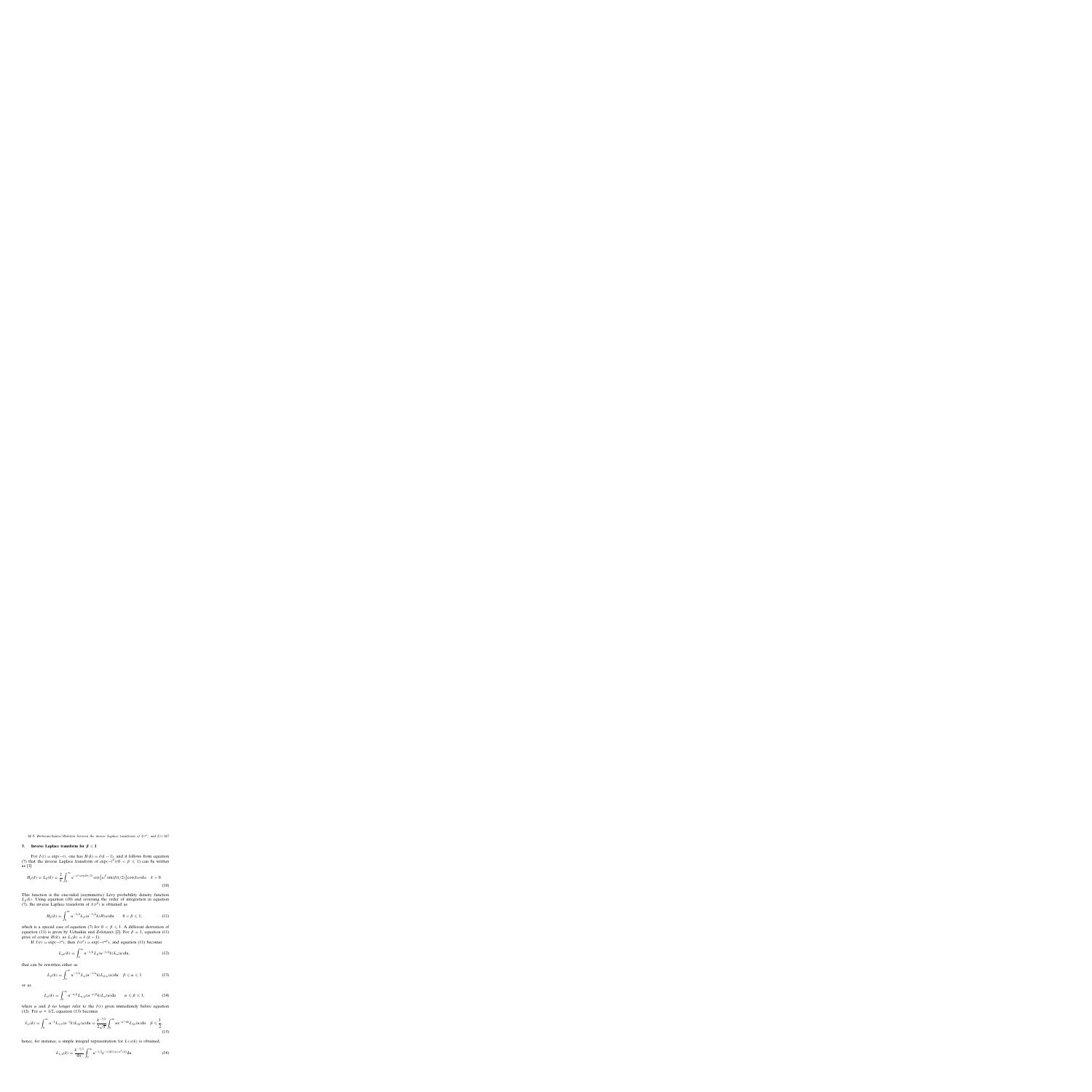268 *M.N. Berberan-Santos / Relation between the inverse Laplace transforms of I(t*<sup>β</sup> *) and I(t)*

Equation (16) can be rewritten as

$$
L_{1/4}(k) = \frac{k^{-5/4}}{8\pi} \int_0^\infty u^{-3/4} e^{-1/4(1/\sqrt{ku}+u)} du,
$$
 (17)

which is a form that explicitly displays the asymptotic behavior for large  $k$ .

#### **4. Application to the Mittag-Leffler relaxation function**

The Mittag-Leffler function  $E_\alpha(z)$  is defined by [3–5]

$$
E_{\alpha}(z) = \sum_{n=0}^{\infty} \frac{z^n}{\Gamma(\alpha n + 1)},
$$
\n(18)

where z is a complex variable and  $\alpha > 0$  (for  $\alpha = 0$  the radius of convergence of equation (18) is finite, but one may define that  $E_0(z) = 1/(1-z)$ . The Mittag-Leffler function is a generalization of the exponential function, to which it reduces for  $\alpha = 1$ ,  $E_1(z) = \exp(z)$ . For  $0 < \alpha < 1$  it interpolates between a pure exponential and a hyperbolic function,  $E_0(z) = 1/(1 - z)$ . Other simple forms are, for instance,  $E_{1/2}(z) = \exp(z^2) \text{erfc}(-z)$  and  $E_2(z) = \cosh(\sqrt{z})$ .

There has been a surge of interest in the Mittag-Leffler and related functions in connection with the description of relaxation phenomena in complex systems [6–15]. In this work, and having in view the applications of this function to relaxation phenomena, the discussion will be restricted to  $E_\alpha(-x)$ that corresponds to a relaxation function when  $x$  is a non-negative real variable (usually standing for the time) and  $0 < \alpha \leq 1$ .

A representation of  $H_\alpha(k)$  involving the Lévy one-sided distribution was obtained by Pollard [16],

$$
H_{\alpha}(k) = H_{\alpha}^{1}(k) = \frac{1}{\alpha} k^{-(1+1/\alpha)} L_{\alpha}(k^{-\frac{1}{\alpha}}).
$$
 (19)

In this way, insertion of equation (19) into equation (11) gives the inverse Laplace transform of  $E_{\alpha}(-x^{\overline{\beta}})$ , with  $0 < \beta \le 1$ ,

$$
H_{\alpha}^{\beta}(k) = \int_0^{\infty} u^{\alpha/\beta} L_{\alpha}(u) L_{\beta}(ku^{\alpha/\beta}) \mathrm{d}u. \tag{20}
$$

In particular,

$$
H_{\alpha}^{\alpha}(k) = \int_0^{\infty} u L_{\alpha}(u) L_{\alpha}(ku) \mathrm{d}u. \tag{21}
$$

The expected results for two limiting cases are recovered from equation (20),

$$
H^1_\alpha(k) = \int_0^\infty u^\alpha L_\alpha(u) L_1(ku^\alpha) \mathrm{d}u = \frac{1}{\alpha} k^{-(1+1/\alpha)} L_\alpha(k^{-1/\alpha}),\tag{22}
$$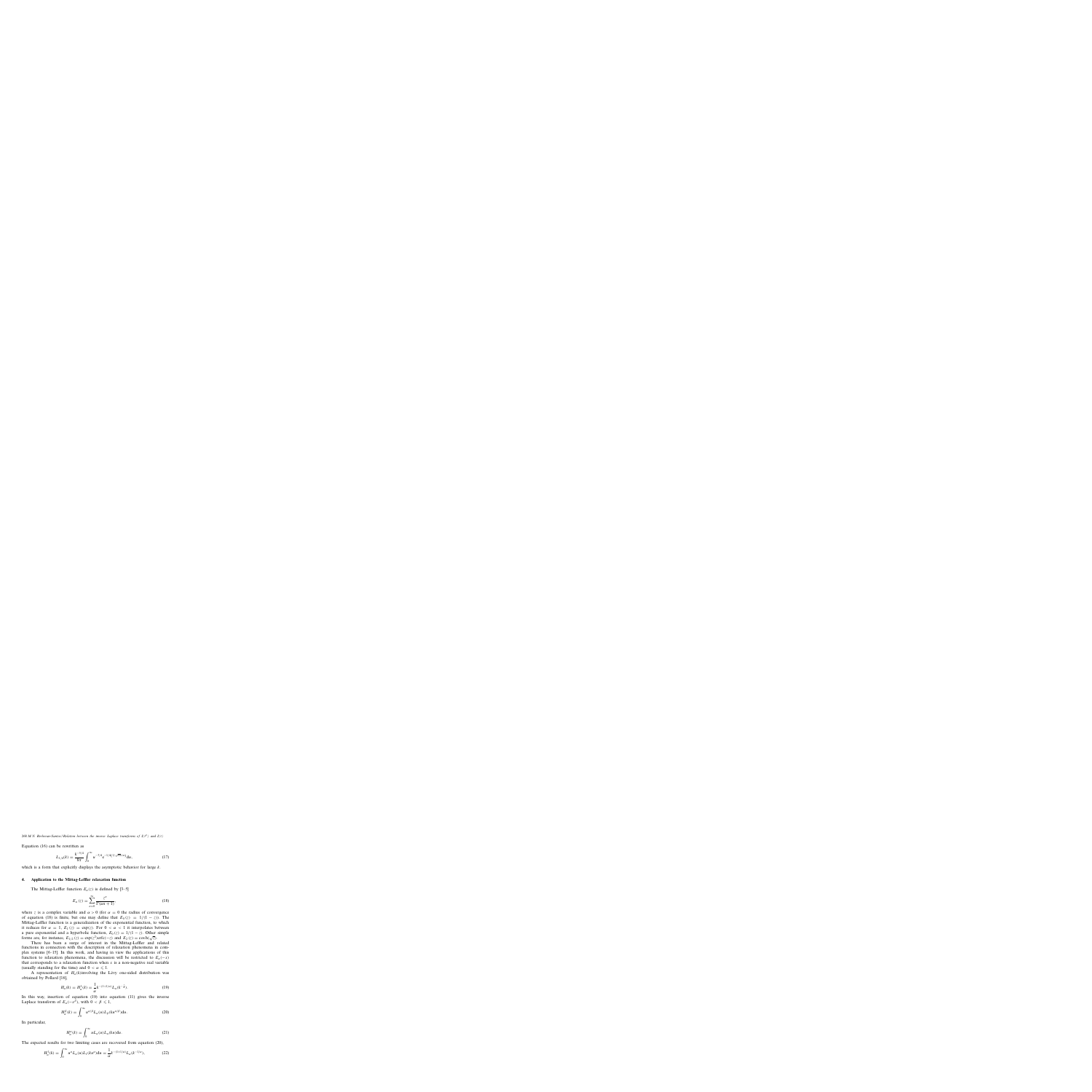*M.N. Berberan-Santos / Relation between the inverse Laplace transforms of I(t<sup>β</sup>) and I(t)* 269

$$
H_1^{\beta}(k) = \int_0^{\infty} u^{1/\beta} L_1(u) L_{\beta}(u^{1/\beta} k) \mathrm{d}u = L_{\beta}(k). \tag{23}
$$

Also from equation (20), and taking into account that

$$
e^{-t^{\beta}} = \int_0^{\infty} e^{-kt} L_{\beta}(k) dk,
$$
 (24)

a compact integral representation for  $E_{\alpha}(-x^{\beta})$  is obtained,

$$
E_{\alpha}(-x^{\beta}) = \int_0^{\infty} e^{-u^{-\alpha}x^{\beta}} L_{\alpha}(u) du,
$$
 (25)

that for  $\beta = 1$  reduces to

$$
E_{\alpha}(-x) = \int_0^{\infty} e^{-u^{-\alpha}x} L_{\alpha}(u) du.
$$
 (26)

Equation (26) can be rewritten as

$$
E_{\alpha}(-x) = \int_0^{\infty} e^{-kx} \frac{1}{\alpha} k^{-(1+1/\alpha)} L_{\alpha}(k^{-\frac{1}{\alpha}}) dk,
$$
 (27)

in agreement with equation (19), that can also be used to obtain equation (25) by proceeding backwards from equation (27).

# **5. Application to the asymptotic power law relaxation function**

The asymptotic power law [17,18]

$$
I_{\beta}(t) = \frac{1}{1+t^{\beta}}
$$
\n(28)

with  $\beta \leq 1$ , was suggested as an alternative to the stretched exponential relaxation function, equation (24), for the description of peptide folding kinetics [18]. The inverse Laplace transform for  $\beta = 1$  is clearly

$$
H_1(k) = e^{-k}.
$$
 (29)

Use of equation (11) yields directly the inverse Laplace transform of  $I_\beta(t)$ ,

$$
H_{\beta}(k) = \int_0^{\infty} u^{-1/\beta} e^{-u} L_{\beta}(u^{-1/\beta} k) du \quad 0 < \beta \leq 1,\tag{30}
$$

which is an alternative form to the integral representation [1]

$$
H_{\beta}(k) = \frac{2}{\pi} \int_0^{\infty} \frac{u^{\beta} \cos(\beta \pi/2) + 1}{u^{2\beta} + 2u^{\beta} \cos(\beta \pi/2) + 1} \cos(ku) du.
$$
 (31)